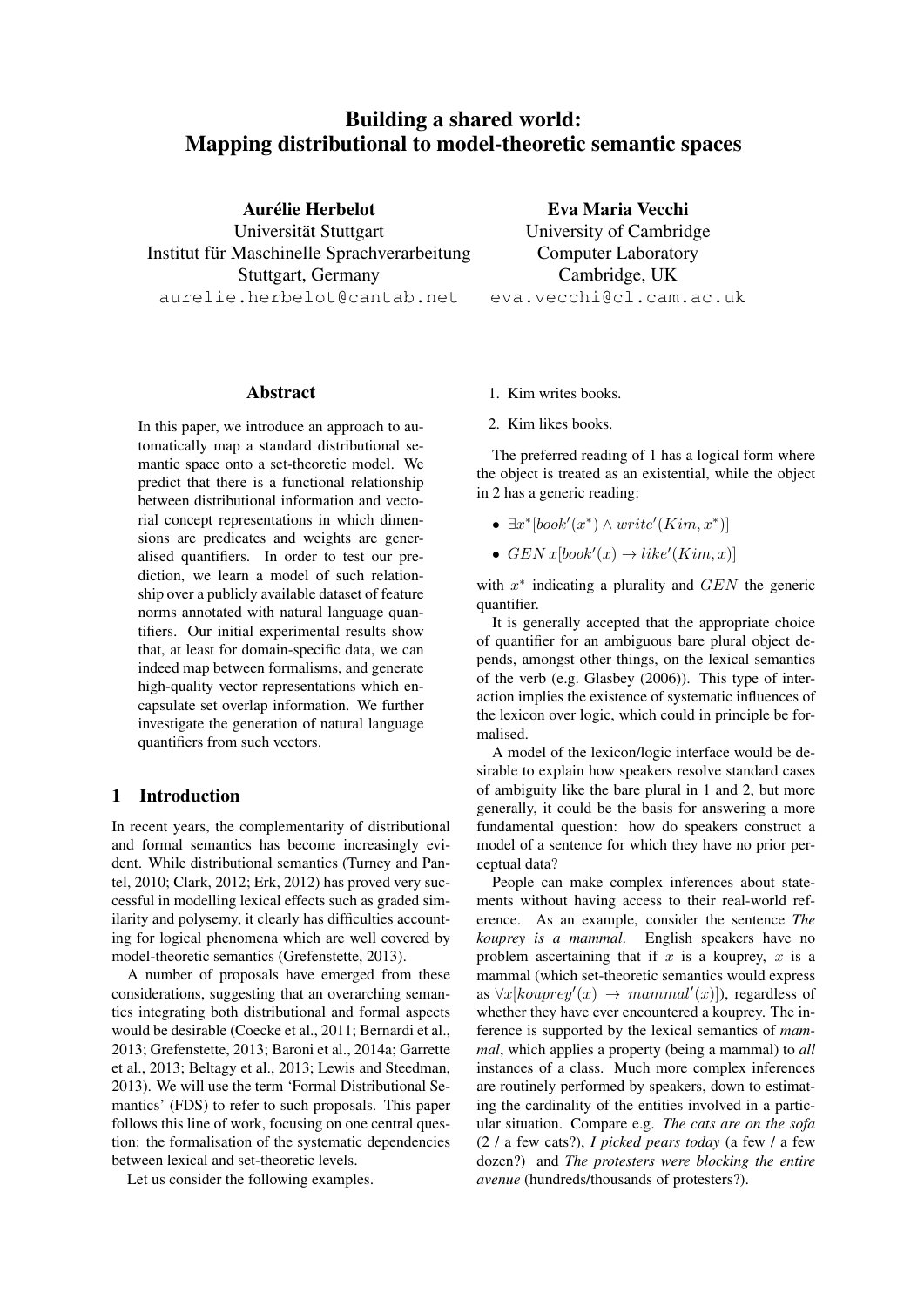Understanding how this process works would not only give us an insight into a complex cognitive process, but also make a crucial contribution to NLP tasks relying on inference (e.g. the Recognising Textual Entailment challenge, RTE: Dagan et al. (2009)). Indeed, while systems have successfully been developed to model entailment between quantifiers, ranging from natural logic approaches (MacCartney and Manning, 2008) to distributional semantics solutions (Baroni et al., 2012), they rely on an explicit representation of quantification. That is, they can model the entailment All koupreys are mammals  $=$  *This kouprey is a mammal*, but not *Koupreys are mammals*  $=$  *This kouprey is a mammal*.

In this work, we assume the existence of a mapping between language (distributional models) and world (set-theoretic models), or to be more precise, between language and a shared set of beliefs about the world, as negotiated by a group of speakers. To operationalise this mapping, we propose that set-theoretic models, like distributions, can be expressed in terms of vectors – giving us a common representation across formalisms. Using a publicly available dataset of feature norms annotated with quantifiers<sup>1</sup> (Herbelot and Vecchi, 2015), we show that human-like intuitions about the quantification of simple subject/predicate pairs can be induced from standard distributional data.

This paper is structured as follows. §2 reviews related work, focusing in turn on approaches to formal distributional semantics, computational work on quantification, and mapping between semantic spaces. In §3, we describe our dataset. §4 and §5 describe our experiments, reporting correlation against human annotations. We discuss our results in §6 and end with an attempt at generating natural language quantifiers from our mapped vectors (§7).

# 2 Related Work

#### 2.1 Formal Distributional Semantics

The relation between distributional and formal semantics has been the object of a number of studies in recent years. Proposals for a FDS, i.e. a combination of both formalisms, roughly fall into two groups: a) the fully distributional approaches, which redefine the concepts of formal semantics in distributional terms (Coecke et al., 2011; Bernardi et al., 2013; Grefenstette, 2013; Hermann et al., 2013; Baroni et al., 2014a; Clarke, 2012); b) the hybrid approaches, which try to keep the set-theoretic apparatus for function words and integrate distributions as content words representations (Erk, 2013; Garrette et al., 2013; Beltagy et al., 2013; Lewis and Steedman, 2013). This paper follows the hybrid frameworks in that we fully preserve the principles of set theory and do not attempt to give a distributional interpretation to phenomena traditionally catered for by

formal semantics such as quantification or negation.

Our account is also similar to that proposed by Erk (2015). Erk suggests that distributional data influences semantic 'knowledge'<sup>2</sup>: specifically, while a speaker may not know the extension of the word *alligator*, they maintain an information state which models properties of alligators (for instance, that they are animals). This information state is described in terms of probabilistic logic, which accounts for an agent's uncertainty about what the world is like. The probability of a sentence is the summed probability of the possible worlds that make it true. Similarly, we assume a systematic relation between distributional information and world knowledge, expressed set-theoretically. The knowledge representation we derive is not a model proper: it cannot be said to be a description of a world – either the real one or a speaker's set of beliefs (c.f. §4 for more details). But it is a good approximation of the shared intuitions people have about the world, in the way that distributional representations are an averaged representation of how a group of speakers use their language.

#### 2.2 Generalised quantifiers

Computational semantics has traditionally focused on very specific aspects of quantification. There is a large literature on the computational formalisation of quantifiers as automata, starting with Van Benthem (1986). In parallel to this work, much research has been done on drawing inferences from explicitly quantified statements – i.e. statements quantified with determiners such as *some/most/all*, which give information about the set overlap of a subject-predicate pair (Cooper et al., 1996; Alshawi and Crouch, 1992; MacCartney and Manning, 2008). Recent work in this area has even shown that entailment between explicit quantifiers can be modelled distributionally (Baroni et al., 2012). A complementary object of focus, actively pursued in the 1990s, has been inference between generic statements (Bacchus, 1989; Vogel, 1995).

Beside those efforts, computational approaches have been developed to convert arbitrary text into logical forms. The techniques range from completely supervised (Baldwin et al., 2004; Bos, 2008) to lightly supervised (Zettlemoyer and Collins, 2005). Such work has shown that it was possible to automatically give complex formal semantics analyses to large amounts of data. But the formalisation of quantifiers in those systems either remains very much underspecified (e.g. bare plurals are not resolved into either existentials or generics) or relies on some grounded information, for example in the form of a database.

To the best of our knowledge, no existing system is able to universally predict the generalised quantification of noun phrases, including those introduced by the (in)definite singulars *a/the* and definite plurals *the*. The closest attempt is Herbelot (2013), who suggests that

 $1$ Data available at http://www.cl.cam.ac.uk/ ˜ah433/mcrae-quantified-majority.txt

<sup>2</sup>We use the term *knowledge* loosely, to refer to a speaker's beliefs about the world or a state of affairs.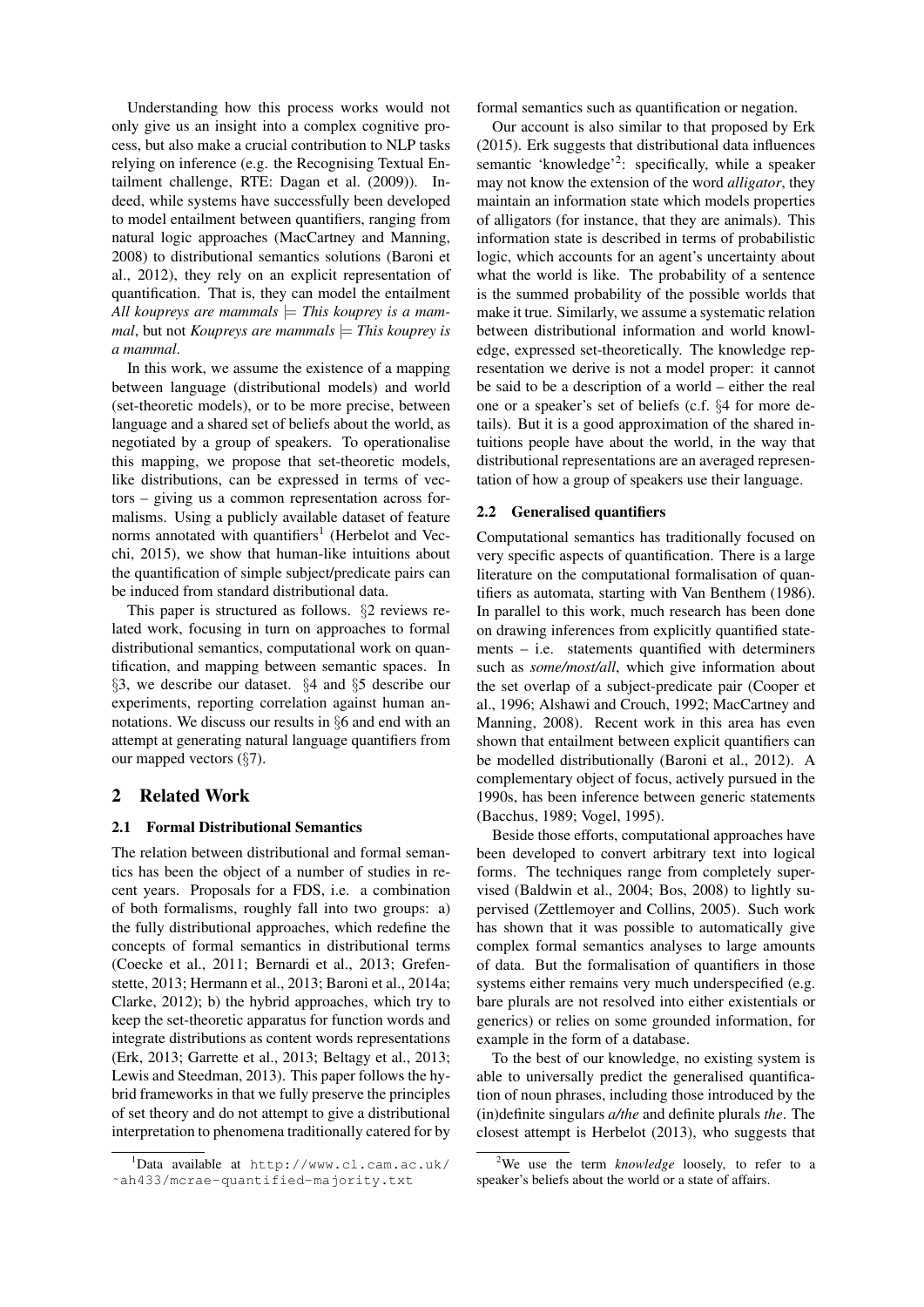| Concept  | Feature                 |                |
|----------|-------------------------|----------------|
|          | is_muscular             | ALL            |
|          | is_wooly                | <b>MOST</b>    |
| ape      | lives on coasts         | <b>SOME</b>    |
|          | is_blind                | <b>FEW</b>     |
|          | has_3_wheels            | ALL.           |
|          | used_by_children        | <b>MOST</b>    |
| tricycle | is_small                | <b>SOME</b>    |
|          | used_for_transportation | <b>FEW</b>     |
|          | a_bike                  | N <sub>O</sub> |

Table 1: Example annotations for concepts.

'model-theoretic vectors' can be built out of distributional vectors supplemented with manually annotated training data. The proposed implementation, however, fails to validate the theory.

Our work follows the intuition that distributions can be translated into set-theoretic equivalents. But it implements the mapping as a systematic linear transformation. Our approach is similar to Gupta et al. (2015), who predict numerical attributes for unseen concepts (countries and cities) from distributional vectors, getting comparably accurate estimates for features such as the GDP or  $CO<sub>2</sub>$  emissions of a country. We complement such research by providing a more formal interpretation of the mapping between language and world knowledge. In particular, we offer a) a vectorial representation of set-theoretic models; b) a mechanism for predicting the application of generalised quantifiers to the sets in a model.

#### 2.3 Mapping between Semantic Spaces

The mapping between different semantic modalities or semantic spaces has been explored in various aspects. In cognitive science, research by Riordan and Jones (2011) and Andrews et al. (2009) show that models that map between and integrate perceptual and linguistic information perform better at fitting human semantic intuition. In NLP, Mikolov et al. (2013b) show that a linear mapping between vector spaces of different languages can be learned to infer missing dictionary entries by relying on a small amount of bilingual information. Frome et al. (2013) learn a linear regression to transform vector-based image representations onto vectors representing the same concepts in a linguistic semantic space, and Lazaridou et al. (2014) explore mapping techniques to learn a cross-modal mapping between text and images with promising performance. We follow the basic intuition introduced by these previous studies: a simple linear function can map between semantic spaces, in this case between a linguistic (distributional) semantic space and a model-theoretic space.

#### 3 Annotated datasets

#### 3.1 The quantified McRae norms

The McRae norms (McRae et al., 2005) are a set of feature norms elicited from 725 human participants for

541 concepts covering living and non-living entities (e.g. alligator, chair, accordion). The annotators were given concepts and asked to provide features for them, covering physical, functional and other properties. The result is a set of 7257 concept-feature pairs such as *airplane used-for-passengers* or *bear is-brown*.

In our work, we use the annotation layer produced by Herbelot and Vecchi (2015) for the McRae norms (henceforth QMR): for each concept-feature pair  $(C, f)$ , the annotation provides a natural language quantifier expressing the ratio of instances of C having the feature  $f$ , as elicited by three coders. The quantifiers in use are NO, FEW, SOME, MOST, ALL. Table 1 provides example annotations for concept-feature pairs (reproduced from the original paper). An additional label, KIND, was introduced for usages of the concept as a kind, where quantification does not apply (e.g. *beaver symbol-of-Canada*). A subset of the annotation layer is available for training computational models, corresponding to all instances with a majority label (i.e. those where two or three coders agreed on a label). The reported average weighted Cohen kappa on this data is  $\kappa = 0.59$ .

In the following, we use a derived gold standard including all 5 quantified classes in QMR (removing the KIND items), with the annotation set to majority opinion (6156 instances). The natural language quantifiers are converted to a numerical format (see §4 for details). Using the numerical data, we can calculate the mean Spearman rank correlation between the three annotators, which comes to 0.63.

#### 3.2 Additional animal data

QMR gives us an average of 11 features per concept. This results in fairly sparse vectors in the modeltheoretic semantic space (see  $\S$ 4). In order to remedy data sparsity, we consider the use of additional data in the form of the animal dataset from Herbelot (2013) (henceforth AD).  $AD<sup>3</sup>$  is a set of 72 animal concepts with quantification annotations along 54 features. The main differences between QMR and AD are as follows:

- Nature of features: the features in AD are not human elicited norms, but linguistic predicates obtained from a corpus analysis.
- Comprehensiveness of annotation: the 72 concepts were annotated along all 54 features. This ensures the availability of a large number of negatively quantified pairs (e.g. *cat is-fish*).

We manually align the AD concepts and features to the QMR format, changing e.g. *bat* to *bat (animal)*. The QMR and AD sets have an overlap of 39 concepts and 33 features.

 $3$ Data available at http://www.cl.cam.ac.uk/ ˜ah433/material/herbelot\_iwcs13\_data. txt.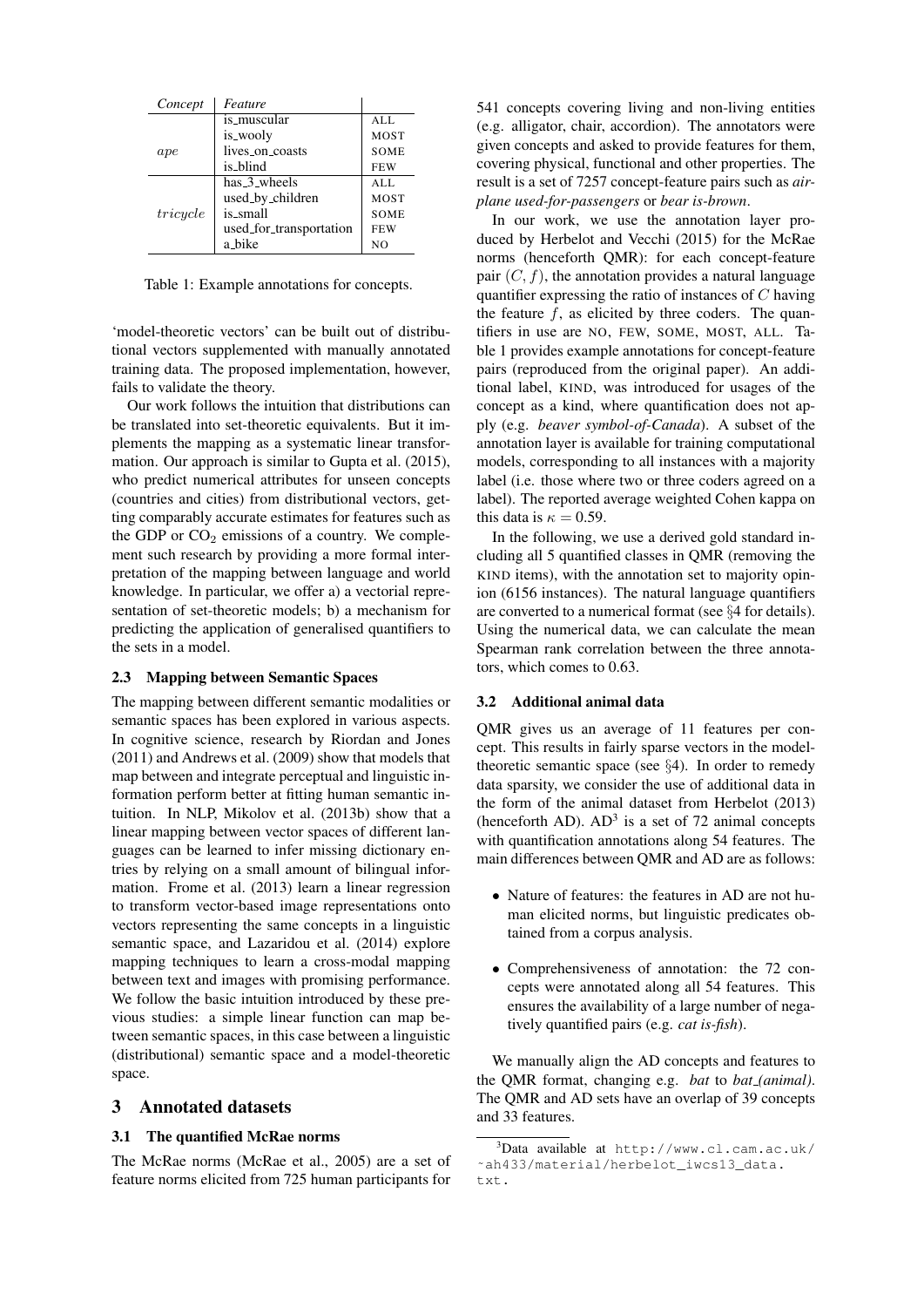#### 4 Semantic spaces

We construct two distinct semantic spaces (distributional and model-theoretic), as described below.

#### 4.1 The distributional semantic space

We consider two distributional semantic space architectures which have each shown to have considerable success in a number of semantic tasks. First, we build a co-occurrence based space  $(DS_{cooc})$ , in which a word is represented by co-occurrence counts with content words (nouns, verbs, adjectives and adverbs). As a source corpus, we use a concatenation of the ukWaC, a 2009 dump of the English Wikipedia and the  $BNC^4$ , which consists of about 2.8 billion tokens. We select the top 10K content words for the contexts, using a bagof-words approach and counting co-occurrences within a sentence. We then apply positive Pointwise Mutual Information to the raw counts, and reduce the dimensions to 300 through Singular Value Decomposition.<sup>5</sup>

Next we consider the context-predicting vectors (DS<sub>Mikolov</sub>) available as part of the word2vec<sup>6</sup> project (Mikolov et al., 2013a). We use the publicly available vectors which were trained on a Google News dataset of circa 100 billion tokens. Baroni et al. (2014b) showed that vectors constructed under this architecture outperform the classic count-based approaches across many semantic tasks, and we therefore explore this option as a valid distributional representation of a word's semantics.

#### 4.2 The model-theoretic space

Our 'model-theoretic space' differs in a couple of important respects from traditional formal semantics models. So it may be helpful to first come back to the standard definition of a model, which relies on two components: an ontology and a denotation function (Cann, 1993). The ontology describes a world (which can be a simple situation or 'state of affairs'), with everything that is contained in that world. Ontologies can be represented in various ways, but in this paper, we assume they are formalised in terms of *sets* of entities. The denotation function associates words with their *extensions* in the model, i.e. the sets they refer to. Thanks to the availability of the ontology, it is possible to define a truth function for sentences, which computes whether a particular statement corresponds to the model or not.

In our account, we do not have an *a priori* model of the world: we wish to infer it from our observation of language data. We believe this to be an advantage over traditional formal semantics, which requires full ontological data to be available in order to account for reference and truth conditions, but never spells out how this data comes into being. This however implies that our produced ontology will necessarily be partial: we can only model what can be inferred from language use. This has consequences for the denotation function.

Let's imagine a world with three cats and two horses. In model theory, the word *horse* has an extension in that world which is the set of horses, with a cardinality of two. This can be trivially derived because the world is fully described in the ontology. In our approach, however, it is unlikely we might be able to learn the cardinality of *any* set in *any* world. And in fact, it is clear that 'in real life', speakers do miss this information for many sets (how many horses are there in the world?) Note that we do not in principle reject the possibility to learn cardinalities from distributional data (for an example of this, see Gupta et al. (2015)). We simply remark that this will not always possible, or even desirable from a cognitive point of view. By extension, this means that a model built from distributional data does not support denotation in the standard way, and thus precludes the definition of a truth function: we cannot verify the truth of the sentence *There are 25,957 white horses in the world*. Our 'model-theoretic' space may then be described as an underspecified set-theoretic representation of some shared beliefs about the world.

Our 'ontology' can be defined as follows. To each word  $w_k$  in vocabulary  $V = w_{1...m}$  corresponds a set  $w'_k$  with underspecified cardinality. A number of predicates  $p'_{1...n}$  are similarly defined as sets with an unknown number of elements. Our claim is that this very underspecified model can be further specified by learning a function  $F$  from distributions to generalised quantifiers. Specifically,  $F(\vec{w_k}) = \{Q_1(w'_k, p'_1), Q_2(w'_k, p'_2) ... Q_n(w'_k, p'_n)\},\,$ where  $\vec{w_k}$  is the distribution of  $w_k$  and  $Q_1...Q_n \in$  $\{no, few, some, most, all\}$ . That is, F takes a distribution  $\vec{w_k}$  and returns a quantifier for each predicate in the model, corresponding to the set overlap between  $w'_k$  and  $p'_{1...n}$ . Note that we focus here on 5 quantifiers only, but as mentioned above, we do not preclude the possibility of learning others (including cardinals in appropriate cases).

 $F(\vec{w_k})$  lives in a model-theoretic space which broadly follows the representation suggested by Herbelot (2013). We assume a space with  $n$  dimensions  $d_1...d_n$  which correspond to predicates  $p'_{1...n}$  (e.g. *is fluffy*, *used for transportation*). In that space,  $F(\vec{w_k})$  is weighted along the dimension  $d_m$  in proportion to the set overlap  $w'_k \cap p'_m$ .<sup>7</sup> The following shows a toy vector with only four dimensions for the concept *horse*.

| a_mammal      | -1       |
|---------------|----------|
| has_four_legs | 0.95     |
| $is\_brown$   | 0.35     |
| $is\_scalu$   | $\Omega$ |

 $7$ In Herbelot (2013), weights are taken to be probabilities, but we prefer to talk of quantifiers, as the notion models our data more directly.

<sup>4</sup>http://wacky.sslmit.unibo.it, http: //www.natcorp.ox.ac.uk

<sup>5</sup>All semantic spaces, both distributional and modeltheoretic, were built using the DISSECT toolkit (Dinu et al., 2013).

<sup>6</sup>https://code.google.com/p/word2vec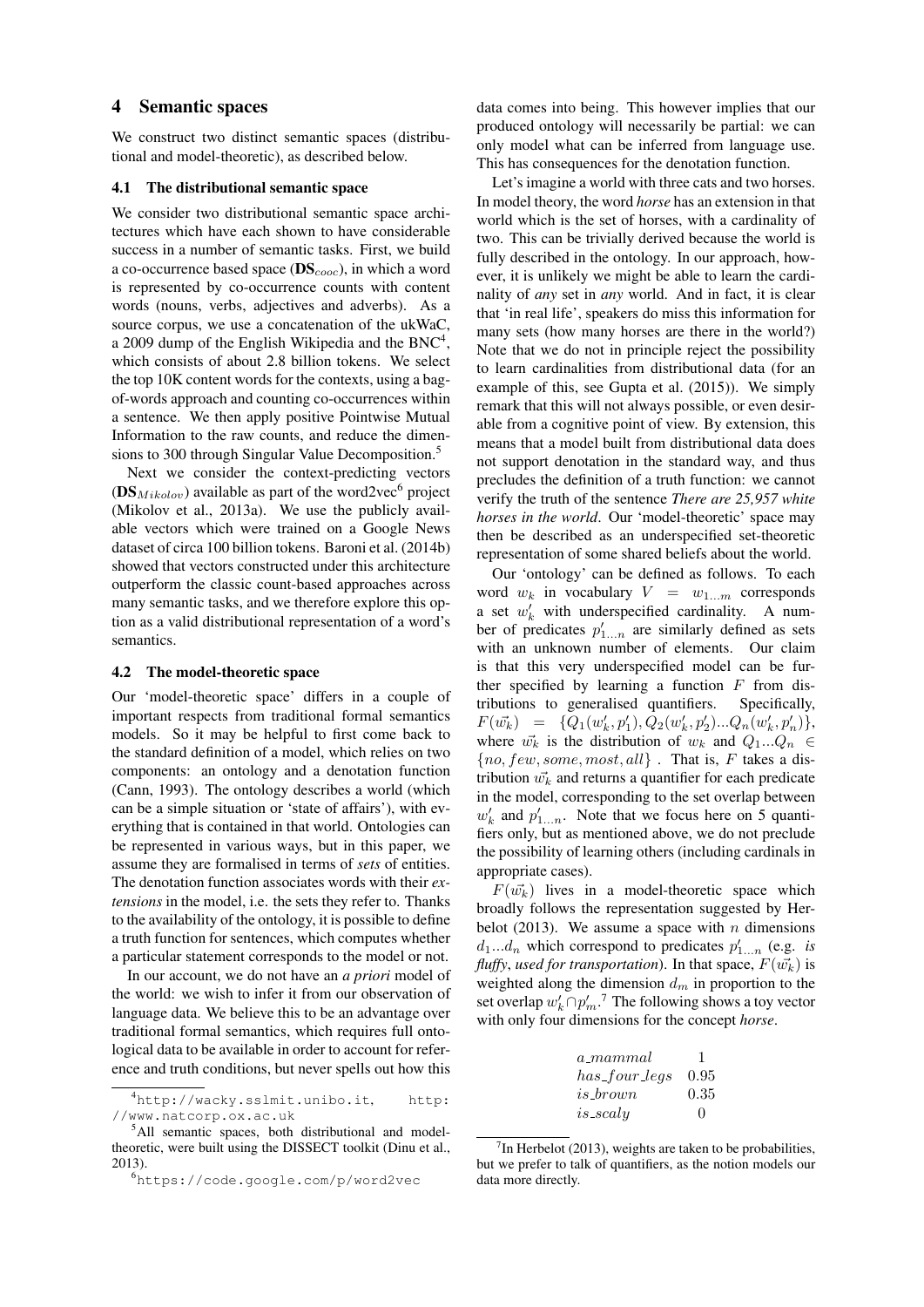This vector tells us that the set of horses includes the set of mammals (the number of horses that are also mammals divided by the number of horses comes to 1, i.e. *all horses are mammals*), and that the set of horses and the set of things that are scaly are disjoint (*no horse is scaly*). We also learn that a great majority of horses have four legs and that some are brown.

In the following, we experiment with 3 modeltheoretic spaces built from the McRae and AD datasets described in §3. As both datasets are annotated with natural language quantifiers rather than cardinality ratios, we convert the annotation into a numerical format, where  $ALL \rightarrow 1$ , MOST  $\rightarrow$  0.95, SOME  $\rightarrow$  0.35, FEW  $\rightarrow$  0.05, and NO  $\rightarrow$  0. These values correspond to the weights giving the best inter-annotator agreement in Herbelot and Vecchi (2015), when calculating weighted Cohen's kappa on QMR.

In each model-theoretic space, a concept is represented as a vector in which the dimensions are features (*has buttons, is green*), and the values of the vectors along each dimension are quantifiers (in numerical format). When a feature does not occur with a concept in QMR, the concept's vector receives a weight of 0 on the corresponding dimension.<sup>8</sup> We define 3 spaces as follows. The McRae-based model-theoretic space  $(MT_{QMR})$  contains 541 concepts, as described in §3.1. The second space is constructed specifically for the additional animal data from §3.2 ( $MT_{AD}$ ). Finally, we merge the two into a single space of 555 unique concepts  $(MT_{QMR+AD})$ .

# 5 Experiments

#### 5.1 Experimental setup

To map from one semantic representation to another, we learn a function  $f: DS \rightarrow MT$  that transforms a distributional semantic vector for a concept to its model-theoretic equivalent.

Following previous research showing that similarities amongst word representations can be maintained within linear transformations (Mikolov et al., 2013b; Frome et al., 2013), we learn the mapping as a linear relationship between the distributional representation of a word and its model-theoretic representation. We estimate the coefficients of the function using (multivariate) partial least squares regression (PLSR) as implemented in the R pls package (Mevik and Wehrens, 2007).

We learn a function from the distributional space to each of the model-theoretic spaces (c.f. §4). The distribution of training and test items is outlined in Table 2, expressed as a number of concept vectors. We also include the number of quantified instances in the test set (i.e. the number of actual concept-feature pairs that were explicitly annotated in  $QMR/AD$  and that

| <i>Space</i>        | # train | # test | $# \, dims$ | # test |
|---------------------|---------|--------|-------------|--------|
|                     | vec.    | vec.   |             | inst.  |
| ${\rm MT}_{QMR}$    | 400     | 141    | 2172        | 1570   |
| $MT_{AD}$           | 60      | 12     | 54          | 648    |
| ${\rm MT}_{QMR+AD}$ | 410     | 145    | 2193        | 1595   |

Table 2: Distribution of training/test items for each model-theoretic semantic space. We also provide the number of dimensions for each space, and the actual number of concept-feature instances tested on.

we can thus evaluate – this is a portion of each concept vector in the spaces including QMR data).

#### 5.2 Results

We first consider a preliminary quantitative analysis to better understand the behavior of the transformations, while a more qualitative analysis is provided in §6. The results in Table 3 show the degree to which predicted values for each dimension in a model-theoretic space correlate with the gold annotations, operationalised as the Spearman  $\rho$  (rank-order correlation). Wherever appropriate, we also report the mean Spearman correlation between the three human annotators for the particular test set under consideration, showing how much they agreed on their judgements.<sup>9</sup> These figures provide an upper bound performance for the system, i.e. we will consider having reached human performance if the correlation between system and gold standard is in the same range as the agreement between humans. For each mapping tested, Table 3 provides details about the training data used to learn the mapping function and the test data for the respective results. Also for each mapping, results are reported when learned from either the co-occurrence distributional space  $(DS_{cooc})$  or the context-predicting distributional space  $(DS_{Mikolov})$ .

The top section of the table reports results for the QMR and AD dataset taken separately, as well as their concatenation. Performance on the domain-specific AD is very promising, at 0.641 correlation, calculated over 648 test instances. The results when trained on just the QMR features ( $MT_{QMR}$ ) are much lower (0.35 over 1570 test instances), which we put down to the wider variety of concepts in that dataset; we however observe a substantial increase in performance when we train and test over the two datasets  $(MT_{QMR+AD}$ : 0.569 over 1595 instances).

We investigate whether merging the datasets generally benefits QMR concepts or just the animals (see middle section in Table 3). The result on the  $MT_{animals}$  test set, which includes animals from the AD and QMR datasets, shows that this category fares indeed very well, at  $\rho = 0.663$ . But while augmenting the training data with category-specific datapoints benefits that category, it does not improve the results

<sup>&</sup>lt;sup>8</sup>No transformations or dimensionality reductions were performed on the MT spaces.

 $9^9$ These figures are only available for the QMR dataset, as AD only contains one annotation per subject-predicate pair.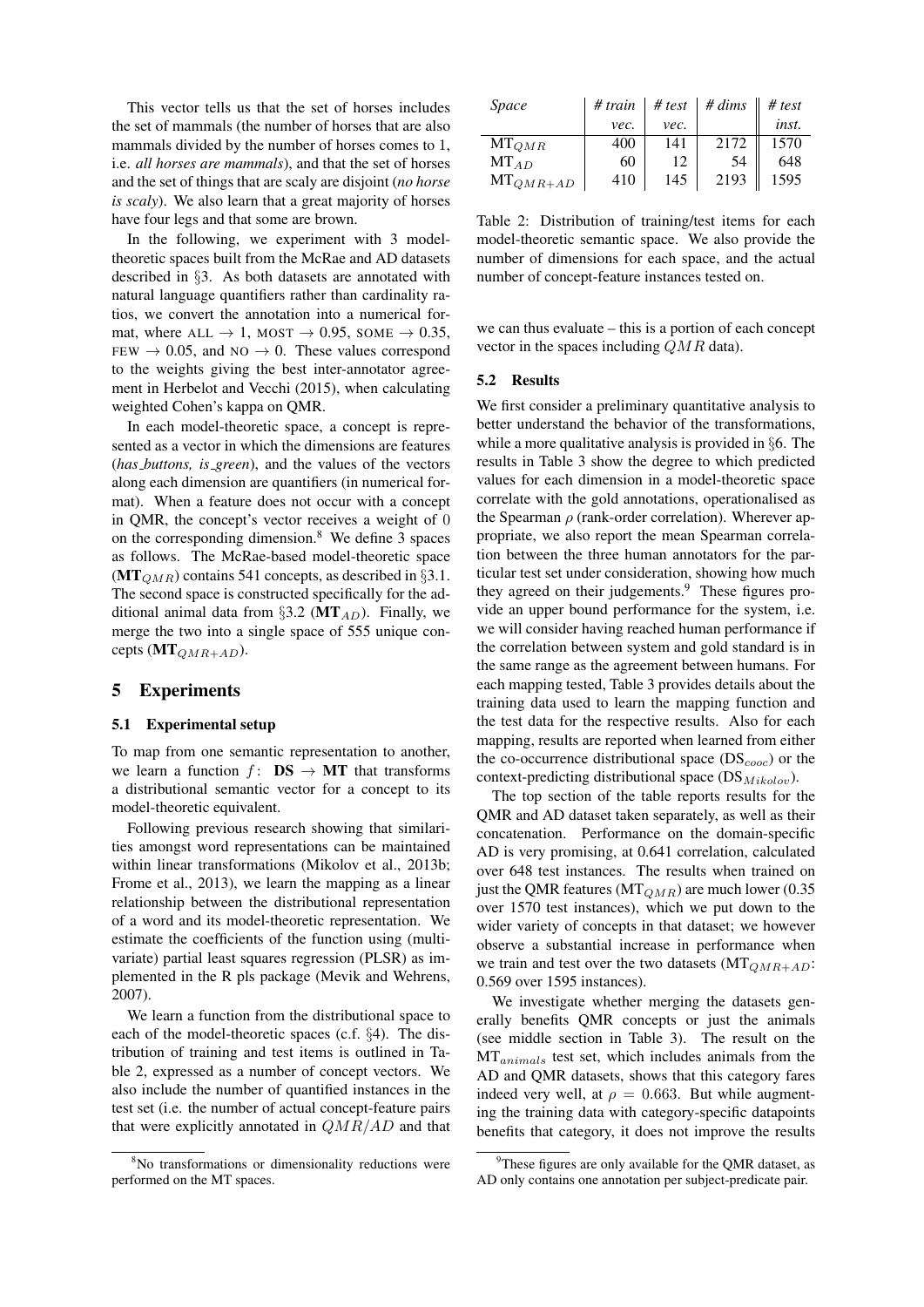| Model-Theoretic |                          | Distributional |                |       |
|-----------------|--------------------------|----------------|----------------|-------|
| train           | test                     | $DS_{cooc}$    | $DS_{Mikolov}$ | human |
| $MT_{QMR}$      | $MT_{QMR}$               | 0.350          | 0.346          | 0.624 |
| $MT_{AD}$       | $MT_{AD}$                | 0.641          | 0.634          |       |
| $MT_{QMR+AD}$   | $MT_{QMR+AD}$            | 0.569          | 0.523          |       |
| $MT_{QMR+AD}$   | $MT_{animals}$           | 0.663          | 0.612          |       |
| $MT_{QMR+AD}$   | $MT_{no\text{-}animals}$ | 0.353          | 0.341          |       |
| $MT_{QMR}$      | $MT_{QMR}$ animals       | 0.419          | 0.405          |       |
| $MT_{QMR+AD}$   | $MT_{OMR^{animals}}$     | 0.666          | 0.600          | 0.663 |

Table 3: (Spearman) correlations of mapped dimensions with gold annotations for all test items. The table reports results ( $\rho$ ) when mapped from a distributional space (DS<sub>cooc</sub> or DS<sub>Mikolov</sub>) to each MT space, as well as the correlation with human annotations when available. The train/test data for the mappings is specified in Table 2. For further analysis we report the results when tested *only* on animal test items (animals), or on all test items *but* animals (no-animals).  $MT_{animals}$  contains test items from both  $AD$  and the animal section of the McRae norms. See text for more details.

for concepts of other classes (c.f. compare  $MT_{animals}$ with  $MT_{no\text{-}animals}$ ).

Finally, we quantify the specific improvement to the QMR animal concepts by comparing the correlation obtained on  $MT_{QMR^{animals}}$  (a test set consisting only of QMR animal features) after training on a) the QMR data alone and b) the merged dataset (third section of Table 3). Performance increases from 0.419 to 0.666 on that specific set. This is in line with the inter-annotator agreement (0.663).

To summarise, we find that the best correlations with the gold annotations are seen when we include the animal-only dataset in training  $(MT_{AD}$ and  $MT_{QMR+AD}$ ) and test on just animal concepts  $(MT_{AD}, MT_{animals}$  and  $MT_{QMR^{animals}})$ . As one might expect, category-specific training data yields high performance when tested on the same category. Although this expectation seems intuitive, it is worth noting that our system produces promisingly high correlations, reaching human-performance on a subset of our data. The assumption we can draw from these results is that, given a reasonable amount of training data for a category, we can proficiently generate modeltheoretic representations for concept-feature pairs from a distributional space. The empirical question remains whether this can be generalized for all categories in the QMR dataset.

It is important to keep in mind that the MT spaces are not full matrices, meaning that we have 'missing values' for various dimensions when a concept is converted into a vector. For example, the feature has a tail is not among the annotated features for *bear* in QMR and has a weight of 0, even though *most* bears have a tail. This is a consequence of the original McRae dataset, rather than the design of our approach. But it follows that in this quantitative analysis, we are not able to confirm the accuracy of the predicted values on dimensions for which we do not have gold annotations. This may also affect the performance of the system by including 'false' 0 weights in the training

|                   | $%$ of gold in |
|-------------------|----------------|
| top 5 neighbours  | 19% (27/145)   |
| top 10 neighbours | 29% (42/145)   |
| top 20 neighbours | 46% (67/145)   |

Table 4: Percentage of gold vectors found in the top neighbours of the mapped concepts, shown for the  $DS_{cooc} \rightarrow MT_{QMR+AD}$  transformation.

data. Although this does not affect our reported correlation results – we test the correlations on those values for which we have gold annotations only – it does open the door to a natural next step in the evaluation. In order to judge the performance of the system on the missing gold dimensions, we need a manual analysis to assess the quality of the whole vectors, which goes hand-in-hand with obtaining additional annotations for the missing dimensions. It seems, therefore, that an active learning strategy would allow us to not only evaluate the model-theoretic vectors more fully, but also improve the system by capturing new data.<sup>10</sup>

In this analysis, we focused primarily on the comparison between transformations using various truththeoretic datasets for training and generation. We leave it to further work to extensively compare the effect of varying the type of the distributional space. Our results show, however, that the  $Mikolov$  model performs slightly worse than the co-occurrence space (cooc), disproving the idea that predictive models always outperform count-based models.

### 6 Discussion

To further assess the quality of the produced space, we perform a nearest-neighbour analysis of our results to evaluate the coherence of the estimated vectors: for

 $10<sub>10</sub>$ As suggested by a reviewer, one could also treat the missing entries as latent dimensions and define the loss function on only the known entries. We leave it to future work to test this promising option to resolve the issue of data sparsity.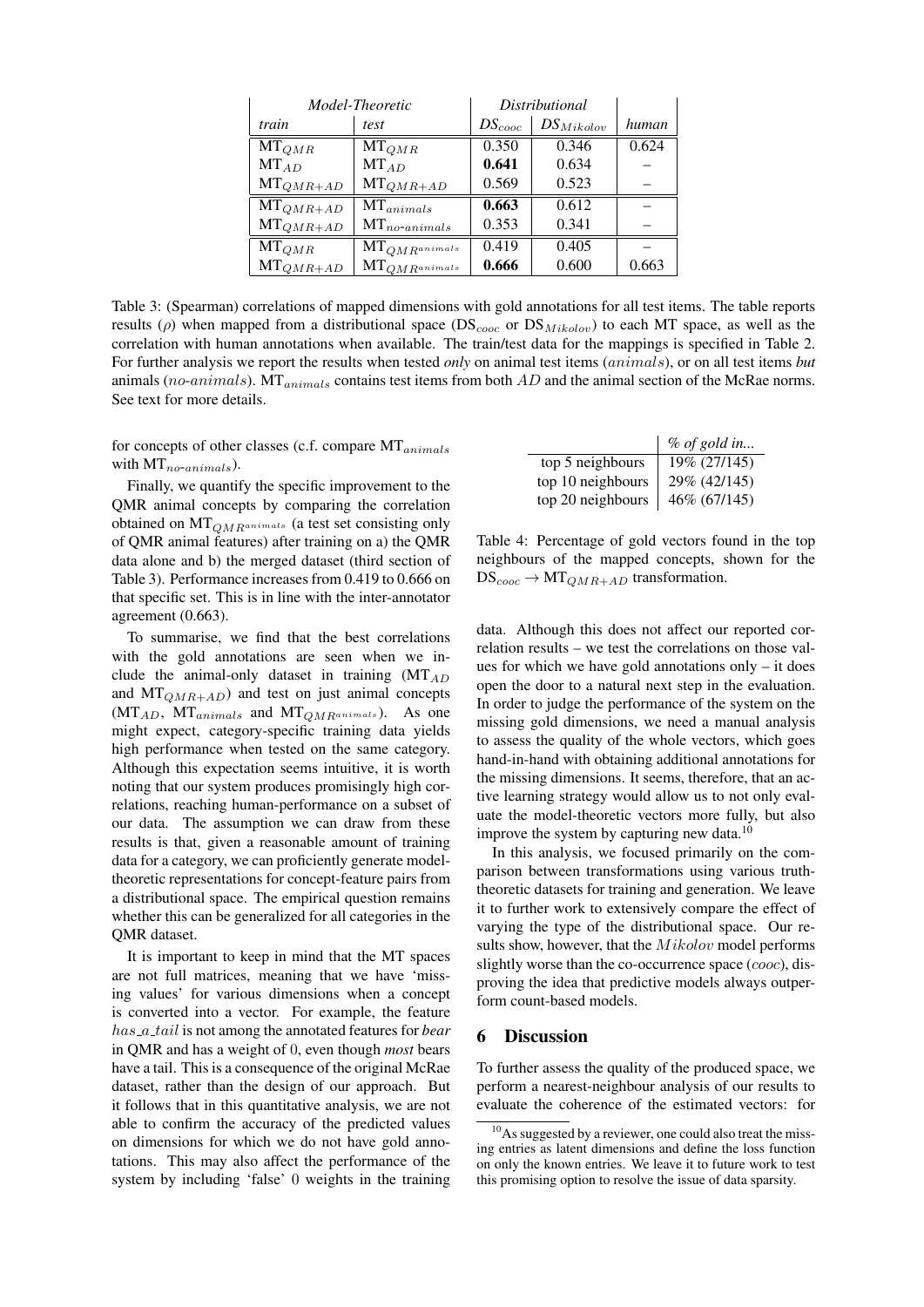| axe                 | hatchet          |
|---------------------|------------------|
| a tool              | a tool           |
| is sharp            | is sharp         |
| has a handle        | has a handle     |
| used for cutting    | used for cutting |
| has a metal blade   | made of metal    |
| a weapon            | an axe           |
| has a head          | is small         |
| used for chopping   |                  |
| has a blade         |                  |
| is dangerous        |                  |
| is heavy            |                  |
| used by lumberjacks |                  |
| used for killing    |                  |

Table 5: McRae feature norms for *axe* and *hatchet*

each concept in our test set, we return its nearest neighbours from the gold dataset, as given by the cosine similarity measure, hoping to find that the estimated vector is close to its ideal representation (see Făgărăsan et al. (2015) for a similar evaluation on McRae norms). Results are shown in Table 4. We find that the gold vector is among the top 5 nearest neighbours to the predicted equivalent in nearly 20% of concepts, with the percentage of gold items in the top neighbours improving as we increase the size of the neighbourhood. We perform a more in-depth analysis of the neighbourhoods for each concept to gain a better understanding of their behaviour and quality.

We discover that, in many cases, the mapped vector is close to a similar concept in the gold standard, but not to itself. So for instance,  $alligator_{mapped}$  is very close to  $\frac{1}{\sqrt{1-\frac{1}{2}}\sqrt{1-\frac{1}{2}}\sqrt{1-\frac{1}{2}}\sqrt{1-\frac{1}{2}}\sqrt{1-\frac{1}{2}}\sqrt{1-\frac{1}{2}}\sqrt{1-\frac{1}{2}}\sqrt{1-\frac{1}{2}}\sqrt{1-\frac{1}{2}}\sqrt{1-\frac{1}{2}}\sqrt{1-\frac{1}{2}}\sqrt{1-\frac{1}{2}}\sqrt{1-\frac{1}{2}}\sqrt{1-\frac{1}{2}}\sqrt{1-\frac{1}{2}}\sqrt{1-\frac{1}{2}}\sqrt{1-\frac{1}{2}}\sqrt{1-\frac{1}{2}}\sqrt{1-\frac{1}{2}}\sqrt{$ ings are made for *church/cathedral*, *axe/hatchet*, *dishwasher/fridge*, etc. A further investigation show that in the gold standard itself, those pairs are not as close to each other as they should be. Here are some relevant cosine similarities:

| $alligator-crocodile$    | 0.47 |
|--------------------------|------|
| $church-cathedral$       | 0.45 |
| $axe - hatchet$          | 0.50 |
| $dishwasher-fridge$ 0.21 |      |

Two reasons can be identified for these comparatively  $low<sup>11</sup>$  similarities. First, the McRae norms do not make for a consistent semantic space because a feature that – from an extensional point of view – seems relevant to two concepts may only have been produced by the annotators for one of them. As an example of this, see Table 5, which shows the feature norms for *axe* and *hatchet* after processing (§3). Although the concepts share 4 features, they also differ quite strongly, an *axe* being seen as a weapon with a blade, while the *hatchet* is itself referred to as an axe. Extensionally, of course, there is no reason to think that a hatchet does not have a blade or might not be dangerous, but those features do not appear in the norms for the concept. This results in the two vectors being clearly separated in the set-theoretic space. This means that the distribution of *axe* may well be mapped to a region close to *hatchet*, but thereby ends up separated from the gold *axe* vector.

The second, related issue is that the animal concepts in the McRae norms are annotated along fewer dimensions than in AD. For example, *alligator* – which only appears in the McRae set – has 13 features, while *crocodile* (in both sets) has 70. Given that features which are not mentioned for a concept receive a weight of 0, this also results in very different vectors.

In Table 6, we provide the top weighted features for a small set of concepts. As expected, the animal representations (*bear, housefly*) have higher quality than the other two (*plum, cottage*). But overall, the ranking of dimensions is sensible. We see also that these representations have 'learnt' features for which we do not have values in our gold data – thereby correcting some of the 0 values in the training vectors.

# 7 Generating natural language quantifiers

In a last experiment, we attempt to map the settheoretic vectors obtained in §5 back to natural language quantifiers. This last step completes our pipeline, giving us a system that produces quantified statements of the type *All dogs are mammals* or *Some bears are brown* from distributional data.

For each mapped vector  $F(\vec{w_k}) = \vec{v_k}$  and a set of dimensions  $d_{1...n}$  corresponding to properties  $p'_{1...n}$ , the value of  $v_k^*$  along each dimension is indicative of the proportion of instances of  $w'_k$  having the property signalled by the dimension. The smaller the value, the smaller the overlap between the set of instances of  $w'_{k}$ and the set of things having the property. Deriving natural language quantifiers from these values involves setting four thresholds  $t_{all}$ ,  $t_{most}$ ,  $t_{some}$  and  $t_{few}$  so that for instance, if the value of  $\vec{v_k}$  along  $d_m$  is more than  $t_{all}$ , it is the case that *all* instances of  $\vec{w_k}$  have property  $p_m$ , and similarly for the other quantifiers (*no* has a special status as it is not entailed by any of the other quantifiers under consideration). We set the  $t$ thresholds by a systematic search on a training set (see below).

To evaluate this step, we propose a function that calculates precision while taking into account the two following factors: a) some errors are worse than others: the system shouldn't be overly penalised for classifying a property as MOST rather than ALL, but much more for classifying a gold standard ALL as SOME; b) errors that are conducive to false inferences should be strongly penalised, e.g. generating *all dogs are black* is more serious than *some dogs are mammals*, because the former might lead to incorrect inferences with respect to individual dogs while the latter is true, even though it is pragmatically odd.

<sup>&</sup>lt;sup>11</sup>Compare with e.g. *ape - monkey*,  $Sim = 0.97$ .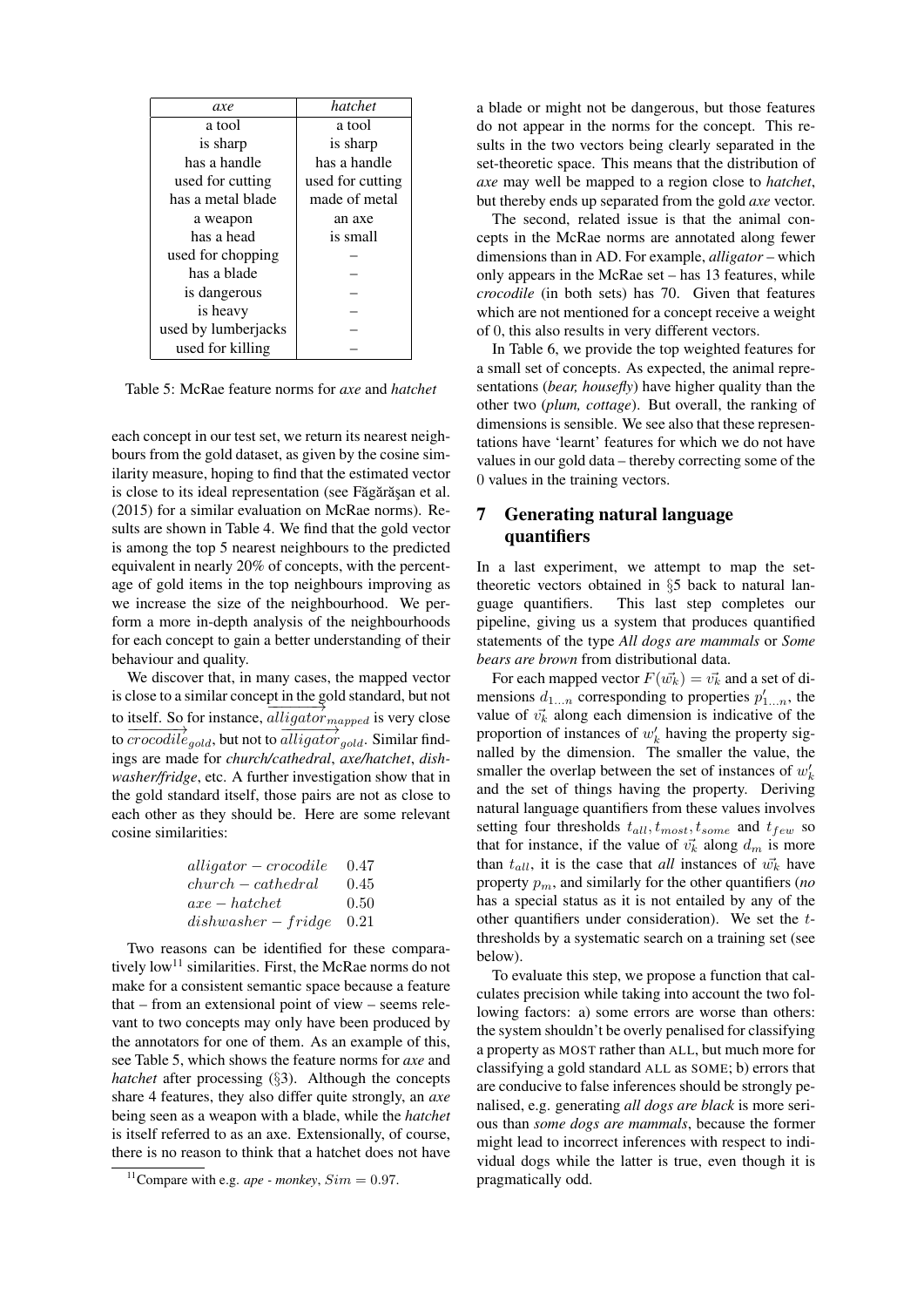| bear             | housefly            | plum                    | cottage                          |
|------------------|---------------------|-------------------------|----------------------------------|
| an_animal        | an_insect           | a_fruit                 | has_a_roof                       |
| a_mammal         | is_small            | grows_on_trees          | used_for_shelter*                |
| has_eyes         | flies               | tastes_sweet            | has_doors <sup>*</sup>           |
| is_muscular      | is_slender*         | is_edible               | a_house                          |
| has_a_head       | crawls <sup>*</sup> | is_round                | has_windows                      |
| $has_4_legs$     | stings*             | is_small                | is_small                         |
| has_a_heart      | has_legs            | has_skin                | a_building*                      |
| is terrestrial   | is_large*           | is_juicy                | used_for_living_in               |
| has_hair         | $a_bug^*$           | tastes_good             | made_of_wood*                    |
| is_brown         | has_wings           | has_seeds*              | made_by_humans*                  |
| walks            | is_black            | is_green*               | worn_on_feet*                    |
| is_wooly         | is_terrestrial*     | has_peel*               | has_rooms*                       |
| has_a_tail*      | hibernates*         | is_orange*              | used_for_storing_farm_equipment* |
| a_carnivore      | has_a_heart*        | is_citrus*              | found_on_farms <sup>*</sup>      |
| is_large         | has_eyes            | is_yellow*              | found_in_the_country             |
| a_predator       | has_antennae*       | has_vitamin $C^*$       | an_appliance*                    |
| $is_L*$          | bites <sup>*</sup>  | has_leaves*             | has_tenants*                     |
| roosts           | jumps <sup>*</sup>  | has_a_pit               | has_a_bathroom <sup>*</sup>      |
| is_stout         | has_a_head*         | has_a_stem*             | requires_rent <sup>*</sup>       |
| hunted_by_people | $is\_grey^*$        | grows_in_warm_climates* | requires_a_landlord*             |

Table 6: Example of 20 most weighted contexts in the predicted model-theoretic vectors for 4 test concepts, shown for the  $DS_{cooc} \rightarrow MT_{McRae+AD}$  transformation. Features marked with an asterisk (\*) are not among the concept's features in the gold data.

| Gold            |      |         |         |         |         |          |
|-----------------|------|---------|---------|---------|---------|----------|
|                 |      | no      | few     | some    | most    | all      |
|                 | no   | 0       | $-0.05$ | $-0.35$ | $-0.95$ |          |
| $\emph{Mapped}$ | few  | $-0.05$ | O       | 0.2     | 0.9     | 0.95     |
|                 | some | $-0.35$ | $-0.2$  |         | 0.6     | 0.65     |
|                 | most | $-0.95$ | $-0.9$  | $-0.6$  |         | 0.05     |
|                 | all  | -1      | $-0.95$ | $-0.65$ | $-0.05$ | $\theta$ |

Table 7: Distance matrix for the evaluation of the natural language quantifiers generation step.

We set a distance matrix, which we will use for penalising errors. This matrix, shown in Table 7, is basically equivalent to the matrix used by Herbelot and Vecchi (2015) to calculate weighted kappa between annotators, with the difference that all errors involving NO cause incorrect inferences and receive special treatment. Cases where the gold quantifier entails the mapped quantifier (*all cats*  $\models$  *some cats*) have positive distances, while cases where the entailment doesn't hold have negative distances. Using the distance matrix, we give a score to each instance in our test data as follows:

$$
s = \begin{cases} 1 - d & \text{if } d \ge 0 \\ d & \text{if } d < 0 \end{cases}
$$
 (1)

where d is obtained from the distance matrix.

This has the effect that when the mapped quantifier equals the gold quantifier, the system scores 1; when the mapped value deviates from the gold standard but produces a true sentence (*some dogs are mammals*), the system gets a partial score proportional to the distance between its output and the gold data; when the mapping results in a false sentence (*all dogs are black*), the

| Gold   |      |     |     |                |      |     |
|--------|------|-----|-----|----------------|------|-----|
|        |      | no  | few | some           | most | all |
|        | no   | 238 | 66  | 20             |      |     |
|        | few  | 53  | 45  | 30             | 19   | 12  |
| Mapped | some | 6   |     | $\mathfrak{D}$ | 3    |     |
|        | most |     |     |                | 16   | 56  |
|        | all  |     |     |                |      |     |

Table 8: Confusion matrix for the results of the natural language quantifiers generation.

system is penalised with minus points.

In what follows, we report the average performance of the system as  $P = \frac{\sum s_m}{N}$  where  $s_m$  is the score assigned to a particular test instance, and  $N$  is the number of test instances. We evaluate on the 648 test instances of  $MT_{AD}$ , as this is the only dataset containing a fair number of negatively quantified conceptpredicate pairs. We perform 5-fold cross-evaluation on this data, using 4 folds to set the  $t$  thresholds, and testing on one fold. We obtain an average  $P$  of 0.61. Inference is preserved in 73% of cases (also averaged over the 5 folds).

Table 8 shows the confusion matrix for our results. We note that the system classifies NO-quantified instances with good accuracy  $(72\% - \text{most confusion})$ being with FEW). Because of the penalty given to instances that violate proper entailment, the system is conservative and prefers FEW to SOME, as well as MOST to ALL. Table 9 shows randomly selected instances, together with their mapped quantifier and the label from the gold standard.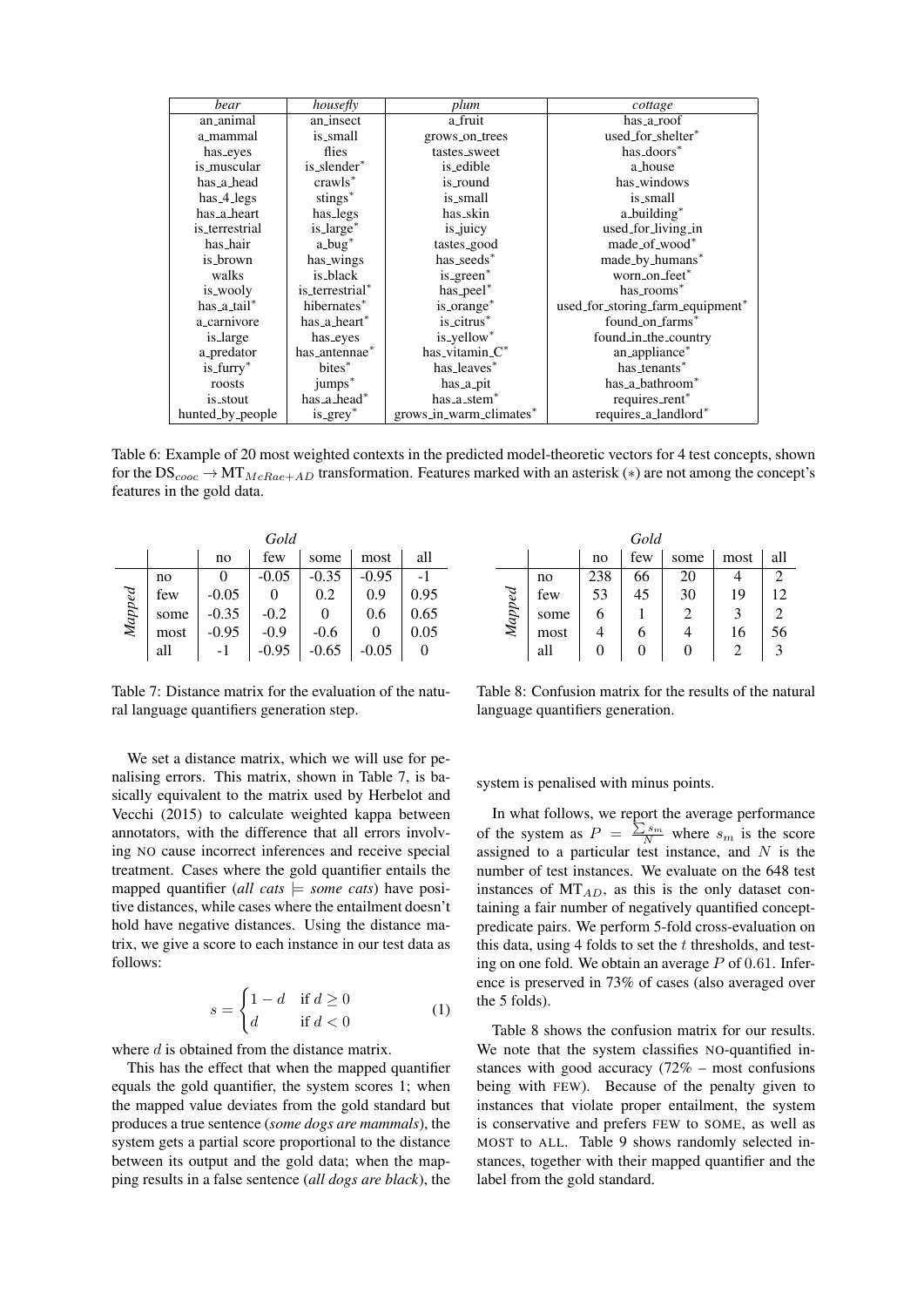| Instance                | Mapped | Gold |
|-------------------------|--------|------|
| raven a bird            | most   | all  |
| pigeon has hair         | few    | no   |
| elephant has_eyes       | most   | all  |
| crab is_blind           | few    | few  |
| snail a_predator        | no     | no   |
| octopus is_stout        | no     | few  |
| turtle roosts           | no     | few  |
| moose is_yellow         | no     | no   |
| cobra hunted_by_people  | some   | some |
| snail forages           | few    | no   |
| chicken is nocturnal    | few    | no   |
| moose has a heart       | most   | all  |
| pigeon hunted_by_people | no     | few  |
| cobra bites             | few    | most |

Table 9: Examples of mapped concept-predicate pairs

#### 8 Conclusion

In this paper, we introduced an approach to map from distributional to model-theoretic semantic vectors. Using traditional distributional representations for a concept, we showed that we are able to generate vectorial representations that encapsulate generalised quantifiers.

We found that with a relatively "cheap" linear function – cheap in that it is easy to learn and requires modest training data – we can reproduce the quantifiers in our gold annotation with high correlation, reaching human performance on a domain-specific test set. In future work, we will however explore the effect of more powerful functions to learn the transformations from distributional to model-theoretic spaces.

Our qualitative analysis showed that our predicted model-theoretic vectors sensibly model the concepts under consideration, even for features which do not have gold annotations. This is not only a promising result for our approach, but it provides potential as a next step to this work: expanding our training data with non-zero dimensions in an active learning procedure. We also experimented with generating natural language quantifiers from the mapped vectorial representations, producing 'true' quantified sentences with a 73% accuracy.

We note that our approach gives a systematic way to disambiguate non-explicitly quantified sentences such as generics, opening up new possibilities for improved semantic parsing and recognising entailment. Right now, many parsers give the same broad analysis to *Mosquitoes are insects* and *Mosquitoes carry malaria*, involving an underspecified/generic quantifier. This prevents inferring, for instance, that Mandie the mosquito is definitely an insect but may or may not carry malaria. In contrast, our system would attribute the most plausible quantifiers to those sentences (*all/few*), allowing us to produce correct inferences.

The focus of this paper was concept-predicate pairs

out of context. That is, we considered quantified sentences where the restrictor was the entire set denoted by a lexical item. A natural next step is to investigate the quantification of statements involving contextualised subsets. For instance, we should obtain a different quantifier for *taxis are yellow* depending on whether the sentence starts with *In London*... or *In New York...* In future work, we will test our system on such context-specific examples, using contextualised vector representations such as the ones proposed by e.g. Erk and Padó (2008) and Dinu and Lapata (2010).

We conclude by noting again that the set-theoretic models produced in this work differ from formal semantics models in important ways. They do not represent the world *per se*, but rather some shared beliefs about the world, induced from an annotated dataset of feature norms. This calls for a modified version of the standard denotation function and for the replacement of the truth function with a 'plausibility' function, which would indicate how likely a stereotypical speaker might be to agree with a particular sentence. While this would be a fundamental departure from the core philosophy of model theory, we feel that it may be a worthwhile endeavour, allowing us to preserve the immense benefits of the set-theoretic apparatus in a cognitively plausible fashion. Following this aim, we hope to expand the preliminary framework presented here into a more expressive vector-based interpretation of set theory, catering for aspects not covered in this paper (e.g. cardinality, non-intersective modification) and refining our notion of a model, together with its relation to meaning.

#### Acknowledgments

We thank Marco Baroni, Stephen Clark, Ann Copestake and Katrin Erk for their helpful comments on a previous version of this paper, and the three anonymous reviewers for their thorough feedback on this work. Eva Maria Vecchi is supported by ERC Starting Grant DisCoTex (306920).

### References

- Hiyan Alshawi and Richard Crouch. 1992. Monotonic semantic interpretation. In *Proceedings of the 30th annual meeting on Association for Computational Linguistics*, pages 32–39. Association for Computational Linguistics.
- Mark Andrews, Gabriella Vigliocco, and David Vinson. 2009. Integrating experiential and distributional data to learn semantic representations. *Psychological Review*, 116(3):463–498.
- Fahiem Bacchus. 1989. A modest, but semantically well founded, inheritance reasoner. In *Proceedings of the 11th International Joint Conference on Artificial Intelligence*, pages 1104–1109, Detroit, MI.
- Timothy Baldwin, Emily M Bender, Dan Flickinger, Ara Kim, and Stephan Oepen. 2004. Road-testing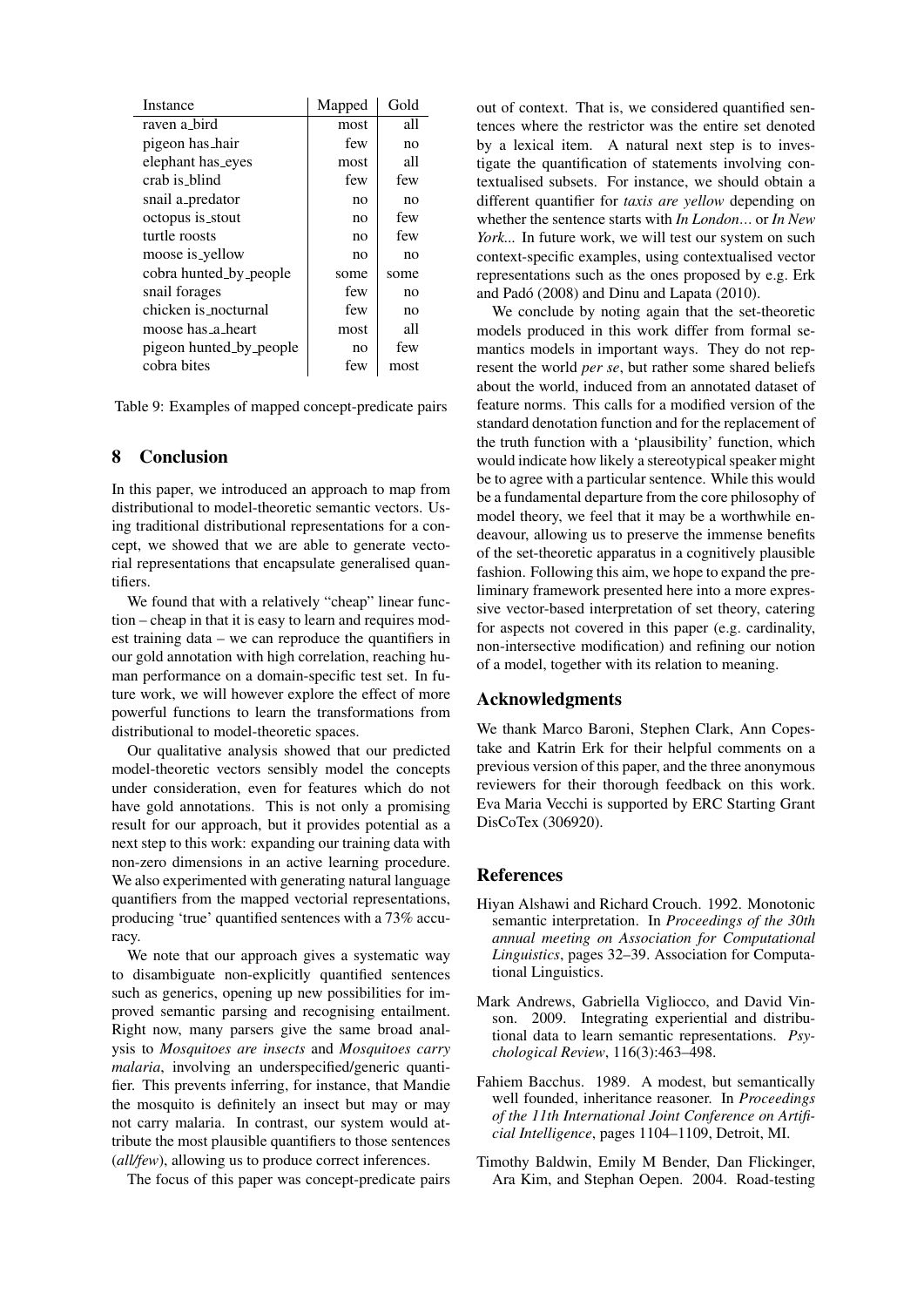the English Resource Grammar over the British National Corpus. In *Proceedings of the Fourth International Conference on Language Resources and Evaluation (LREC2004)*, Lisbon, Portugal.

- Marco Baroni, Raffaella Bernardi, Ngoc-Quynh Do, and Chung-chieh Shan. 2012. Entailment above the word level in distributional semantics. In *Proceedings of the fifteenth Conference of the European Chapter of the Association for Computational Linguistics (EACL2012)*, pages 23–32.
- Marco Baroni, Raffaela Bernardi, and Roberto Zamparelli. 2014a. Frege in space: A program of compositional distributional semantics. *Linguistic Issues in Language Technology*, 9.
- Marco Baroni, Georgiana Dinu, and Germán Kruszewski. 2014b. Don't count, predict! A systematic comparison of context-counting vs. context-predicting semantic vectors. In *Proceedings of the 52nd Annual Meeting of the Association for Computational Linguistics (ACL2014)*, pages 238–247, Baltimore, Maryland.
- Islam Beltagy, Cuong Chau, Gemma Boleda, Dan Garrette, Katrin Erk, and Raymond Mooney. 2013. Montague meets Markov: Deep semantics with probabilistic logical form. In *Second Joint Conference on Lexical and Computational Semantics (\*SEM2013)*, pages 11–21, Atlanta, Georgia, USA.
- Raffaella Bernardi, Georgiana Dinu, Marco Marelli, and Marco Baroni. 2013. A relatedness benchmark to test the role of determiners in compositional distributional semantics. In *Proceedings of the 51st Annual Meeting of the Association for Computational Linguistics (ACL2013)*, Sofia, Bulgaria.
- Johan Bos. 2008. Wide-coverage semantic analysis with Boxer. In *Proceedings of the 2008 Conference on Semantics in Text Processing (STEP2008)*, pages 277–286.
- Ronnie Cann. 1993. *Formal semantics*. Cambridge University Press.
- Stephen Clark. 2012. Vector space models of lexical meaning. In Shalom Lappin and Chris Fox, editors, *Handbook of Contemporary Semantics – second edition*. Wiley-Blackwell.
- Daoud Clarke. 2012. A context-theoretic framework for compositionality in distributional semantics. *Computational Linguistics*, 38(1):41–71.
- Bob Coecke, Mehrnoosh Sadrzadeh, and Stephen Clark. 2011. Mathematical foundations for a compositional distributional model of meaning. *Linguistic Analysis: A Festschrift for Joachim Lambek*, 36(1–4):345–384.
- Robin Cooper, Dick Crouch, JV Eijckl, Chris Fox, JV Genabith, J Japars, Hans Kamp, David Milward, Manfred Pinkal, Massimo Poesio, et al. 1996. A framework for computational semantics (FraCaS). Technical report, The FraCaS Consortium.
- Ido Dagan, Bill Dolan, Bernardo Magnini, and Dan Roth. 2009. Recognizing textual entailment: Rational, evaluation and approaches. *Natural Language Engineering*, 15:459–476.
- Georgiana Dinu and Mirella Lapata. 2010. Measuring distributional similarity in context. In *Proceedings of the Conference on Empirical Methods in Natural Language Processing (EMNLP2010)*, pages 1162– 1172.
- Georgiana Dinu, Nghia The Pham, and Marco Baroni. 2013. DISSECT: DIStributional SEmantics Composition Toolkit. In *Proceedings of the System Demonstrations of ACL 2013*, Sofia, Bulgaria.
- Katrin Erk and Sebastian Padó. 2008. A structured vector space model for word meaning in context. In *Proceedings of the 2008 Conference on Empirical Methods in Natural Language Processing (EMNLP2008)*, pages 897–906, Honolulu, HI.
- Katrin Erk. 2012. Vector space models of word meaning and phrase meaning: a survey. *Language and Linguistics Compass*, 6:635–653.
- Katrin Erk. 2013. Towards a semantics for distributional representations. In *Proceedings of the Tenth International Conference on Computational Semantics (IWCS2013)*, Potsdam, Germany.
- Katrin Erk. 2015. What do you know about an alligator when you know the company it keeps? Unpublished draft. https://utexas.box.com/ s/ekznoh08afi1kpkbf0hb.
- Andrea Frome, Greg S Corrado, Jon Shlens, Samy Bengio, Jeff Dean, Tomas Mikolov, et al. 2013. Devise: A deep visual-semantic embedding model. In *Advances in Neural Information Processing Systems*, pages 2121–2129.
- Luana Făgărăşan, Eva Maria Vecchi, and Stephen Clark. 2015. From distributional semantics to feature norms: Grounding semantic models in human perceptual data. In *Proceedings of the 11th International Conference on Computational Semantics (IWCS 2015)*, London, UK.
- Dan Garrette, Katrin Erk, and Raymond Mooney. 2013. A formal approach to linking logical form and vector-space lexical semantics. In Harry Bunt, Johan Bos, and Stephen Pulman, editors, *Computing Meaning*, volume 4. Springer.
- Sheila Glasbey. 2006. Bare plurals in object position: which verbs fail to give existential readings, and why? In Liliane Tasmowski and Svetlana Vogeleer, editors, *Non-definiteness and Plurality*, pages 133–157. Amsterdam: Benjamins.
- Edward Grefenstette. 2013. Towards a formal distributional semantics: Simulating logical calculi with tensors. In *Proceedings of the Second Joint Conference on Lexical and Computational Semantics (\*SEM2013)*, Atlanta, GA.